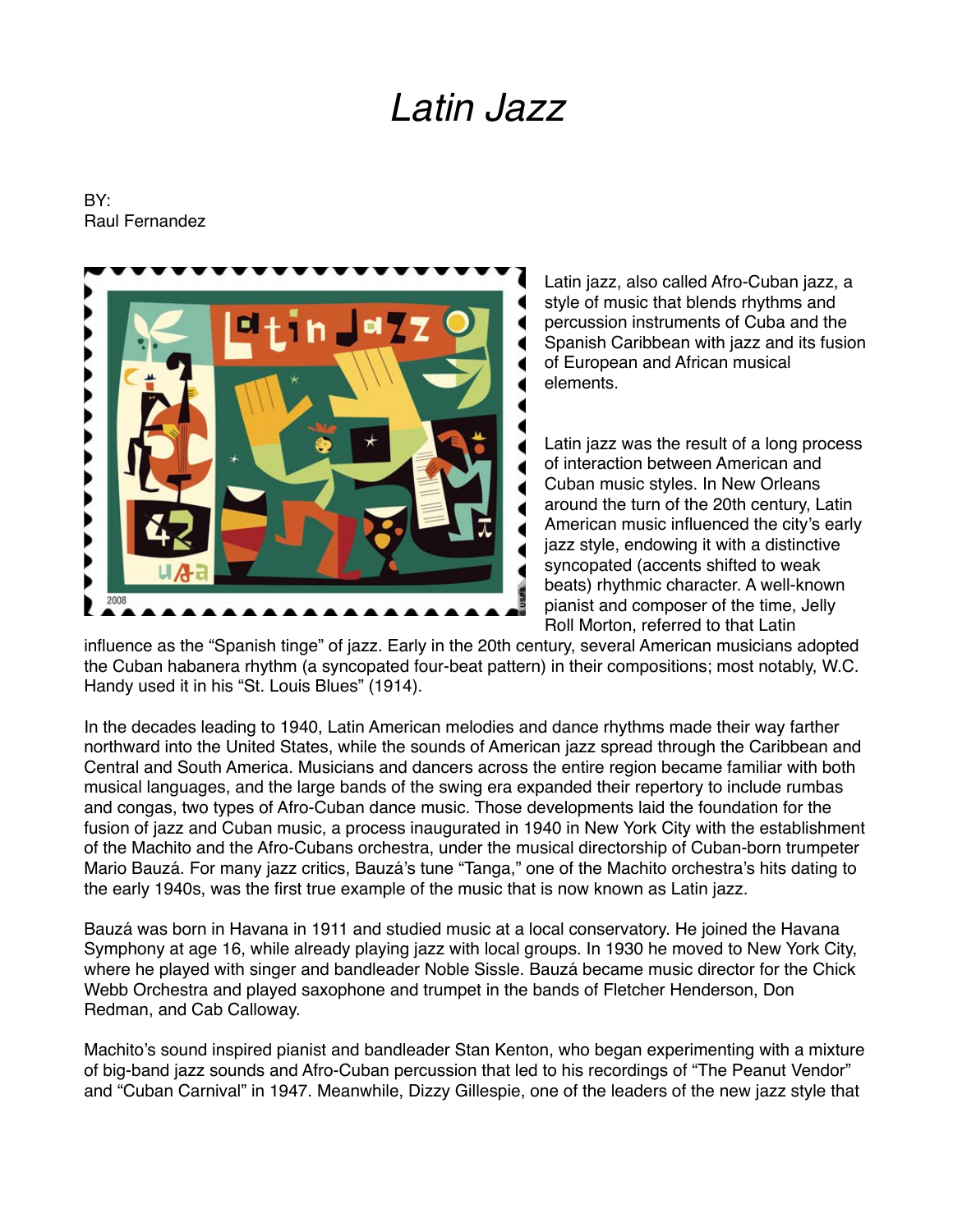came to be known as bebop, decided to combine Afro-Cuban dance rhythms with bebop elements, relying heavily on the guidance of Cuban percussionist, dancer, and composer Chano Pozo. Gillespie and Pozo's musical synthesis became known as Afro-Cuban jazz or, for a short period, "Cubop." One of their collaborative efforts produced the 1947 hit "Manteca," which quickly became a standard of the jazz repertoire.

The growth of Afro-Cuban jazz continued with vigour in the 1950s. In December 1950 producer Norman Granz recorded the successful Afro-Cuban Jazz Suite, which featured the Machito orchestra along with soloists Charlie Parker on alto saxophone, Buddy Rich on drums, Flip Phillips on tenor saxophone, and Harry ("Sweets") Edison on trumpet, with arrangements by Arturo ("Chico") O'Farrill. Musicians in Cuba, led by pianists Frank Emilio Flynn and Ramón ("Bebo") Valdés, also kept in touch with and contributed to the development of this new style. Valdés's "Con Poco Coco," released in 1952, became the first spontaneously improvised Afro-Cuban jam session known to have been recorded.

As audience preferences evolved and economic incentives for musicians diminished in the 1950s, big bands began to dissolve. Afro-Cuban jazz started to be called Latin jazz, most likely for marketing reasons, and the music, like jazz itself, began to be performed by smaller groups. Pianist George Shearing and percussionist Cal Tjader were the leaders of this trend in Latin jazz on the U.S. West Coast. They both led small combos, produced numerous recordings, and featured other prominent Latin jazz performers, such as pianist Eddie Cano, bassist Al McKibbon, and percussionist Willie Bobo.

Afro-Cuban drummers played a fundamental role in the development of Latin jazz from the late 1940s through the 1960s, giving the genre its seemingly inexhaustible stream of rhythmic patterns, phrasing, and styles. Conga and bongo drum players, such as Cándido Camero, Mongo Santamaría, Armando Peraza, Carlos ("Patato") Valdés, Francisco Aguabella, and José ("Buyú") Mangual became a ubiquitous presence in the Latin jazz recordings and jam sessions of those years. Bandleader and percussionist Tito Puente popularized the use in Latin jazz of the vibraphone and the timbales, a pair of shallow single-headed drums with a metal casing. With players using sticks to strike not only the heads but also the metal rims and sides of the instruments, the timbales added several distinct timbres to the music's rhythmic component.

In the 1960s a new musical style from Brazil—the syncopated, sparsely accompanied bossa nova ("new trend")—arrived in the United States. Many established Latin jazz musicians added the bossa nova tunes of Antônio Carlos Jobim to their repertoire. (Although sometimes included under the rubric of Latin jazz, the fusion of Brazilian music with jazz properly deserves its own designation as Brazilian jazz.)

From the 1970s onward, the development of Latin jazz was characterized by the exploration of diverse national traditions and the bridging of musical borders. New generations of musicians expanded the Afro-Cuban foundation of the music by adding elements from other Latin American traditions. Moreover, as a wave of young instrumentalists—including virtuoso performers on piano, flute, saxophone and trumpet—brought the phrasing and instrumental articulation of Cuban and Puerto Rican motifs and melodies to the music, the style's earlier dependence on percussionists began to diminish. The Cuban orchestra Irakere was among the emblematic ensembles of this decade. Led by pianist Jesús ("Chucho") Valdés (son of Bebo Valdés) and featuring soloists such as clarinetist-saxophonist Paquito D'Rivera and trumpeter Arturo Sandoval, the group was recognized for its innovative fusion of jazz, Western classical music, rock, funk, and Afro-Cuban religious music as exemplified by the collection The Best of Irakere (1994).